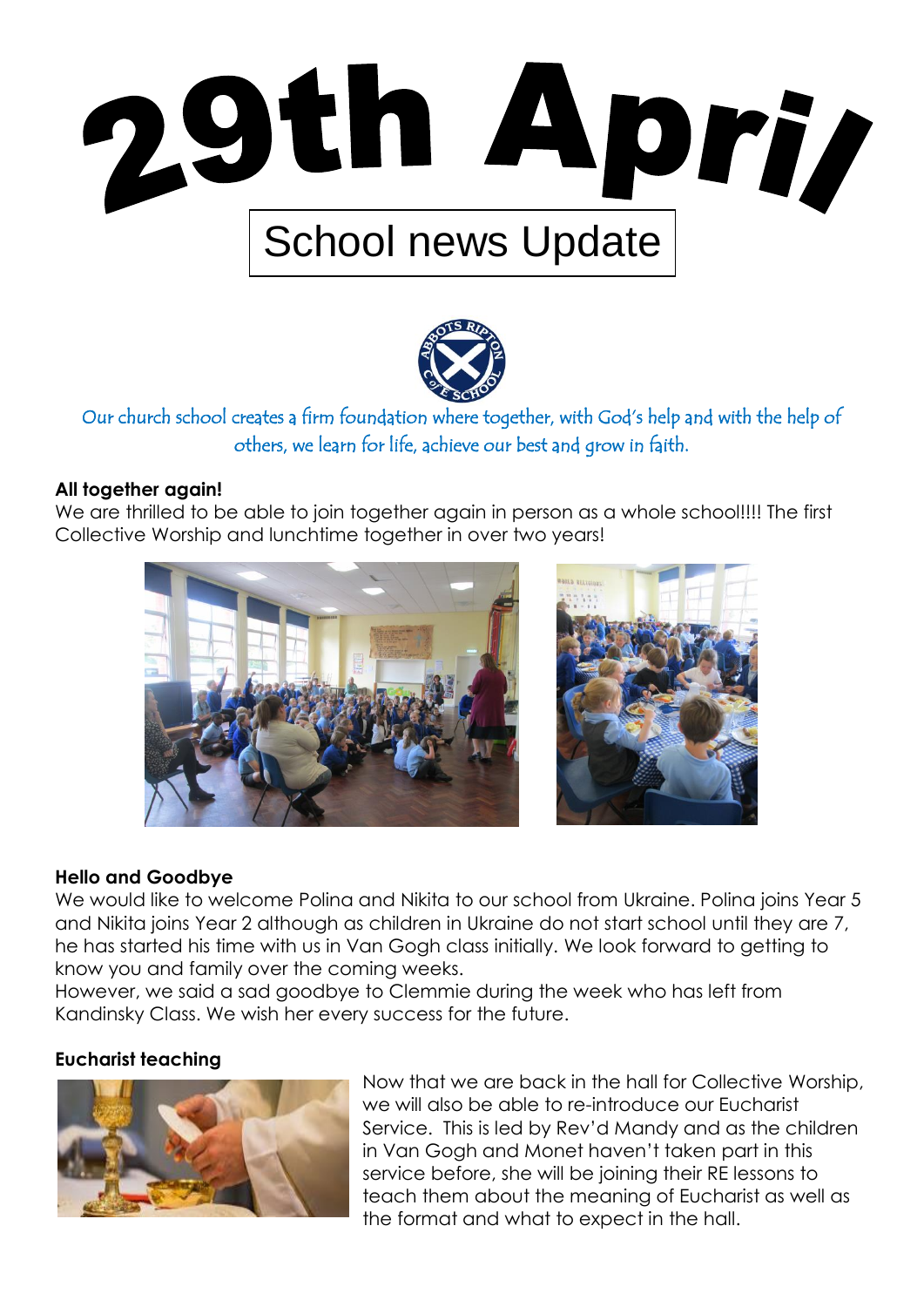# **Ukraine fund raising**

We are delighted to share with you that the cake and craft sale on the last day of term, organised and run by our Charity Committee, raised an amazing **£351.** The chore challenge set over the Easter holidays has also raised an amazing **£154.** This is an incredible amount due to the fact that this has been raised by just 5 children. Therefore, the total stands at a fantastic **£505.00.** This is an astounding amount of money and we thank you for your support.



If your child took part in the chore challenge and has not yet brought their money into school, please send in by Tuesday so that we have a final total.

It has been discussed and agreed with the whole school that the funds raised will go to support our new Ukrainian family with the purchase of two new I-pads for them to use both at home and at school.

## **Water bottles**

Several children have not returned their water bottles to school since the Easter break. Please can you ensure that your child has one in school on Tuesday.

## **Make do and Mend last Saturday**



A huge thankyou to all the families and staff who came along last Saturday to do the jobs needed around the school grounds. There were trees trimmed, shelters built, storage areas fixed, gate closures dealt with, fences painted, broken toys thrown away, weeding and general tidying done and three trips to the tip with rubbish!! I hope you all noticed a big difference when you came in on Monday. Thank you to the STARS team for their support and for keeping us in order with the jobs list and tea and coffee!

## **Our new daily mile path**

The children have really enjoyed using the new daily mile track around the school which magically appeared over the Easter holidays!! Thank you to the families who organised the removal of overhanging branches and trees that were in the way so that the work could be completed. We have many plans afoot for the use of the new track … keep your eyes peeled for more information soon!

## **Year 6 SATS breakfast reminder**

Letters were sent home to all Year 6 families about the offer to join us for breakfast for SATS week. If you have not returned your form to book the days in which you wish your child to join us, then please do send this in by Wednesday next week at the latest. If your child is not able to join for whatever reason then that is fine too but can you drop the office an email so we are aware.



#### **Class photos**

A quick reminder from the diary dates that the Class photographs will be taken on Tuesday morning next week. Please ensure your child arrives in school promptly so we can organinse this smoothly. Information on purchasing a copy of the photo will be sent home after the event.